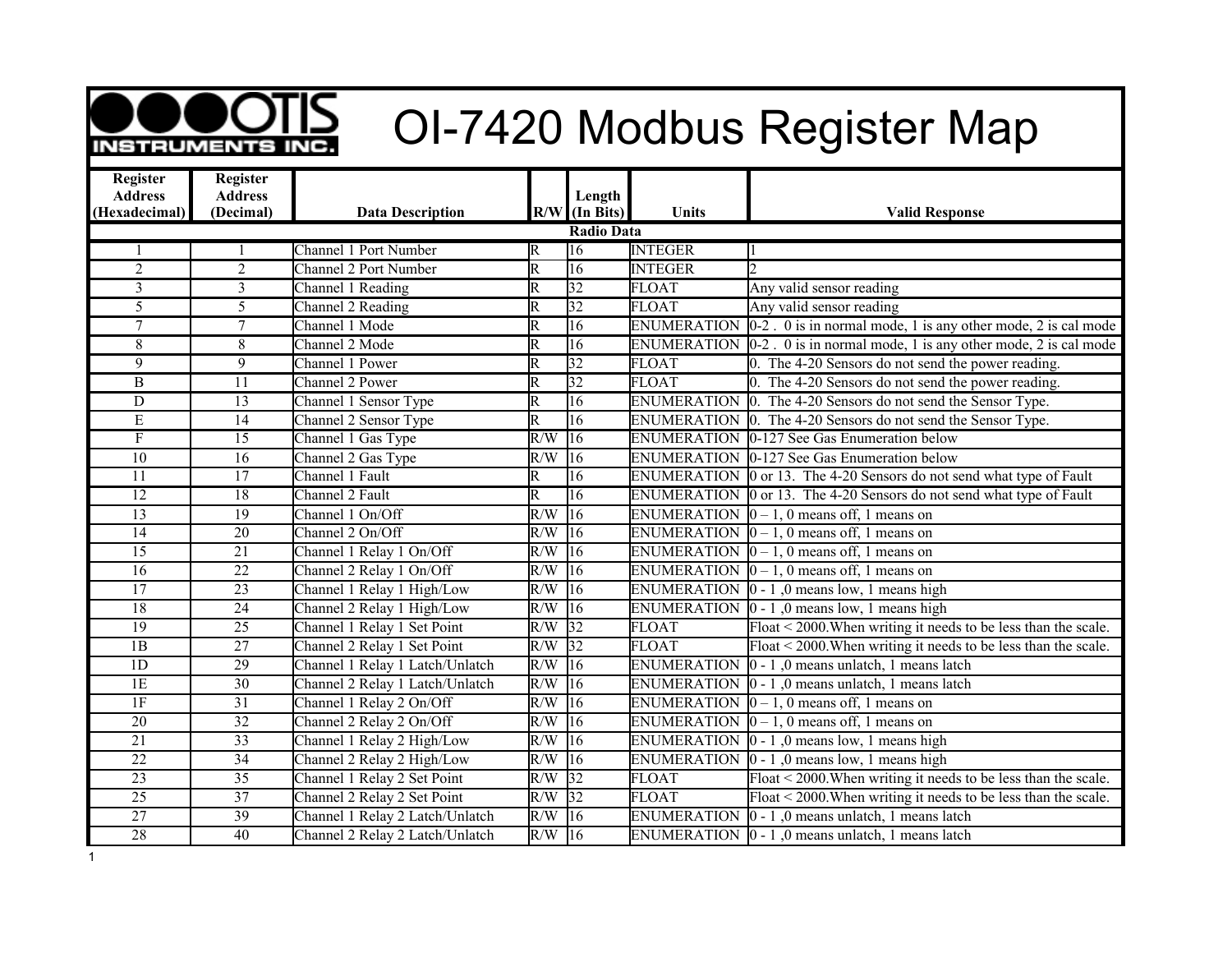| 29              | 41                | Channel 1 Relay 3 On/Off                                 | $R/W$ 16                                           |                                 |                            | ENUMERATION $\vert 0-1, 0 \vert$ means off, 1 means on               |
|-----------------|-------------------|----------------------------------------------------------|----------------------------------------------------|---------------------------------|----------------------------|----------------------------------------------------------------------|
| 2A              | $\overline{42}$   | Channel 2 Relay 3 On/Off                                 | $R/W$ 16                                           |                                 |                            | ENUMERATION $\boxed{0} - 1$ , 0 means off, 1 means on                |
| $\overline{2B}$ | 43                | Channel 1 Relay 3 High/Low                               | $R/W$ 16                                           |                                 |                            | ENUMERATION 0 - 1,0 means low, 1 means high                          |
| 2C              | 44                | Channel 2 Relay 3 High/Low                               | R/W                                                | 16                              | <b>ENUMERATION</b>         | $0 - 1$ , 0 means low, 1 means high                                  |
| $\overline{2D}$ | $\overline{45}$   | Channel 1 Relay 3 Set Point                              | R/W                                                | 32                              | <b>FLOAT</b>               | Float < 2000. When writing it needs to be less than the scale.       |
| 2F              | $\overline{47}$   | Channel 2 Relay 3 Set Point                              | R/W                                                | $\overline{32}$                 | <b>FLOAT</b>               | Float < 2000. When writing it needs to be less than the scale.       |
| $\overline{31}$ | 49                | Channel 1 Relay 3 Latch/Unlatch                          | R/W                                                | $\overline{16}$                 | <b>ENUMERATION</b>         | 0 - 1,0 means unlatch, 1 means latch                                 |
| $\overline{32}$ | $\overline{50}$   | Channel 2 Relay 3 Latch/Unlatch                          | R/W                                                | $\overline{16}$                 | <b>ENUMERATION</b>         | 0 - 1,0 means unlatch, 1 means latch                                 |
| $\overline{33}$ | 51                | Channel 1 Relay 4 On/Off                                 | R/W                                                | $\overline{16}$                 | <b>ENUMERATION</b>         | $0-1$ , 0 means off, 1 means on                                      |
| $\overline{34}$ | $\overline{52}$   | Channel 2 Relay 4 On/Off                                 | R/W                                                | $ 16\rangle$                    | <b>ENUMERATION</b>         | $0 - 1$ , 0 means off, 1 means on                                    |
| $\overline{35}$ | $\overline{53}$   | Channel 1 Relay 4 High/Low                               | R/W                                                | $ 16\rangle$                    | <b>ENUMERATION</b>         | $0 - 1$ , 0 means low, 1 means high                                  |
| $\overline{36}$ | $\overline{54}$   | Channel 2 Relay 4 High/Low                               | R/W                                                | $\overline{16}$                 | <b>ENUMERATION</b>         | $0 - 1$ , 0 means low, 1 means high                                  |
| $\overline{37}$ | $\overline{55}$   | Channel 1 Relay 4 Set Point                              | R/W                                                | 32                              | <b>FLOAT</b>               | Float < 2000. When writing it needs to be less than the scale.       |
| $\overline{39}$ | $\overline{57}$   | Channel 2 Relay 4 Set Point                              | R/W                                                | 32                              | <b>FLOAT</b>               | Float < 2000. When writing it needs to be less than the scale.       |
| $3B$            | 59                | Channel 1 Relay 4 Latch/Unlatch                          | R/W                                                | $\overline{16}$                 | <b>ENUMERATION</b>         | 0 - 1,0 means unlatch, 1 means latch                                 |
| $\overline{3C}$ | $\overline{60}$   | Channel 2 Relay 4 Latch/Unlatch                          | R/W                                                | $\overline{16}$                 | <b>ENUMERATION</b>         | 0 - 1,0 means unlatch, 1 means latch                                 |
| $\overline{3D}$ | $\overline{61}$   | Channel 1 Max Scale                                      | R/W                                                | $\overline{16}$                 | <b>INTEGER</b>             | $0 - 2000$                                                           |
| 3E              | 62                | Channel 2 Max Scale                                      | R/W                                                | $\overline{16}$                 | <b>INTEGER</b>             | $0 - 2000$                                                           |
| $3F$            | 63                | Channel 1 Min Scale                                      | $R/W$ 16                                           |                                 | <b>INTEGER</b>             | $-70-0$                                                              |
| $\overline{40}$ | $\overline{64}$   | Channel 2 Min Scale                                      | $R/W$ 16                                           |                                 | <b>INTEGER</b>             | $-70-0$                                                              |
|                 |                   |                                                          |                                                    |                                 |                            |                                                                      |
|                 |                   |                                                          |                                                    | <b>Modbus and Build Data</b>    |                            |                                                                      |
| 1771            | $\overline{6001}$ | <b>Modbus Address</b>                                    | $R/W$ 16                                           |                                 | <b>INTEGER</b>             | $1 - 247$                                                            |
| 1772            | 6002              | Modbus Baud Rate                                         | R/W                                                | $\overline{16}$                 | <b>INTEGER</b>             | Valid Baud Rate. See below.                                          |
| 1773            | 6003              | Month                                                    | R                                                  | 16                              | <b>INTEGER</b>             | $1 - 12$                                                             |
| 1774            | 6004              | Day                                                      | R                                                  | 16                              | <b>INTEGER</b>             | $1 - 31$                                                             |
| 1775            | 6005              | Year                                                     | $\overline{\mathsf{R}}$                            | $\overline{16}$                 | <b>INTEGER</b>             | $2009 -$                                                             |
| 1776            | 6006              | Serial Number Character                                  | R                                                  | 16                              | <b>ENUMERATION</b>         | 15 This is for the Letter "O" in the serial number.                  |
| 1777            | 6007              | Serial Number                                            | $\overline{\mathrm{R}}$                            | $\overline{32}$                 | <b>LONG INT</b>            | $1 - 99999$                                                          |
|                 |                   |                                                          |                                                    | <b>Settings in Startup Menu</b> |                            |                                                                      |
| 177C            | 6012              | Relay 4 as Fault Relay                                   | R                                                  | 16                              |                            | ENUMERATION $[0 - 1, 0$ means normal relay, 1 means Fault Relay      |
| 177D            | 6013              | Relay 1 Fail Safe                                        | $\overline{\mathsf{R}}$                            | 16                              |                            | ENUMERATION $ 0 - 1$ , 0 means not Fail Safe, 1 means Fail Safe      |
| 177E            | 6014              | Relay 2 Fail Safe                                        | $\overline{\mathsf{R}}$                            | 16                              |                            | ENUMERATION $ 0 - 1$ , 0 means not Fail Safe, 1 means Fail Safe      |
| 177F            | 6015              | Relay 3 Fail Safe                                        | R                                                  | 16                              |                            | ENUMERATION $ 0 - 1$ , 0 means not Fail Safe, 1 means Fail Safe      |
| 1780            | $\overline{6016}$ | Relay 4 Fail Safe                                        | $\overline{\mathsf{R}}$                            | 16                              |                            | ENUMERATION $\vert 0 - 1$ , 0 means not Fail Safe, 1 means Fail Safe |
| 1781            | 6017              | Fault Terminal Fail Safe                                 | $\overline{\mathrm{R}}$                            | 16                              |                            | ENUMERATION $ 0 - 1$ , 0 means not Fail Safe, 1 means Fail Safe      |
|                 |                   |                                                          |                                                    | <b>Diagnostics Data</b>         |                            |                                                                      |
| 2704            | 9988              | Reset                                                    | R/W                                                | $ 16\rangle$                    | <b>INTEGER</b>             | $0, 1$ . If user sets to 1, resets the unit.                         |
| 2705            | 9989              | Serial Receive Good Count                                | R                                                  | 16                              | <b>UINT</b>                | $0 - 65535$                                                          |
| 2706<br>2707    | 9990<br>9991      | Serial Receive Error Count<br>Serial Transmit Good Count | $\overline{\mathsf{R}}$<br>$\overline{\mathsf{R}}$ | 16<br>$\overline{16}$           | <b>UINT</b><br><b>UINT</b> | $0 - 65535$<br>$0 - 65535$                                           |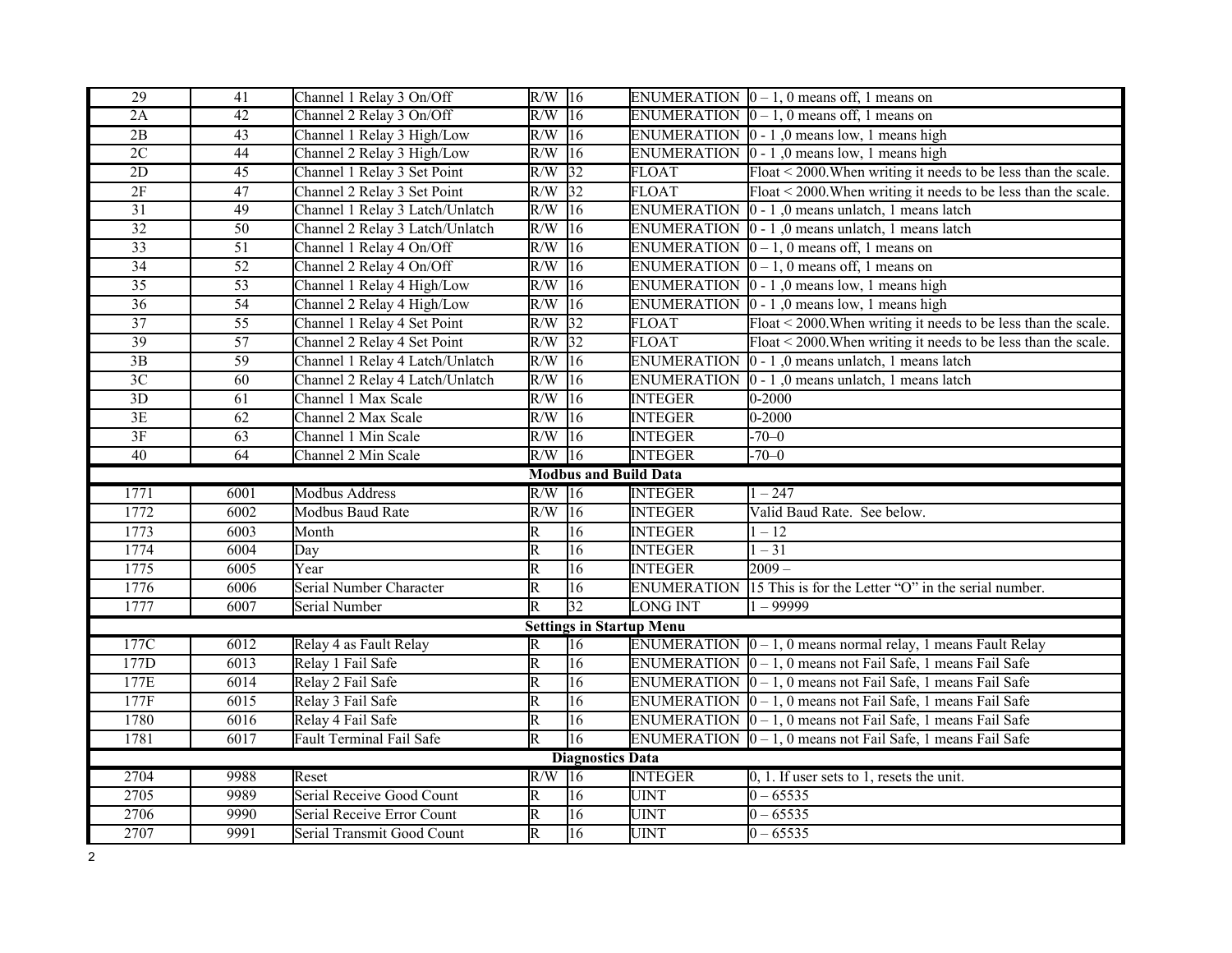| 2708 | 9992 | Serial Transmit Error Count | <b>IR</b>    | <b>UINT</b>  | $0 - 65535$ |
|------|------|-----------------------------|--------------|--------------|-------------|
| 2709 | 9993 | Radio Receive Good Count    | <b>IR</b>    | <b>JUINT</b> | $0 - 65535$ |
| 270A | 9994 | Radio Receive Error Count   | $\mathbb{R}$ | <b>UINT</b>  | $0 - 65535$ |
| 270B | 9995 | Radio Transmit Good Count   | <b>IR</b>    | <b>UINT</b>  | $0 - 65535$ |
| 270C | 9996 | Radio Transmit Error Count  | $\mathbb{R}$ | <b>UINT</b>  | $0 - 65535$ |
| 270D | 9997 | <b>Uptime Days</b>          | $\mathbb{R}$ | <b>UINT</b>  | $0 - 65535$ |
| 270E | 9998 | <b>Uptime Hours</b>         | IR           | <b>JUINT</b> | $0 - 65535$ |
| 270F | 9999 | <b>Uptime Minutes</b>       | $\mathbb{R}$ | UINT         | $0 - 65535$ |

| MODE SENSOR MODE |                  |              | <b>Valid Baud Rates</b> |
|------------------|------------------|--------------|-------------------------|
|                  | <b>OINORMAL</b>  |              | 4800                    |
|                  | 1 NULL           |              | 9600                    |
|                  | 2 CALIBRATION    |              | 19200                   |
|                  | 3 RELAY          |              |                         |
|                  | 4 Radio ADD      | <b>FAULT</b> | FAULT                   |
|                  | 5Diagnostic/Batt |              | <b>ONONE</b>            |
|                  | 6 Advanced Menu  |              | 1/N/A                   |
|                  | 7 Admin Menu     |              | 2 Future Error          |

| Serial Number<br>Char | <u>Char</u>                      |
|-----------------------|----------------------------------|
|                       | 1<br>Α                           |
|                       | $\overline{2}$<br>$\overline{B}$ |
|                       | 3<br>C                           |
|                       | 4<br>D                           |
|                       | E<br>5                           |
|                       | 6<br>F                           |
|                       | G<br>7                           |
|                       | H<br>8                           |
|                       | 9<br>ı                           |
| 10                    | J                                |
| 11                    | Κ                                |
| 12                    | L                                |
| 13                    | M                                |
| 14                    | N                                |
| 15                    | O                                |
| 16                    | Ρ                                |
| 17                    | Q                                |
| 18                    | R                                |
| 19                    | S                                |

| <b>Valid Baud Rates</b> |  |  |
|-------------------------|--|--|
|                         |  |  |
|                         |  |  |
|                         |  |  |

| 4 Radio ADD         | <b>FAULT</b> | FAULT                                                      |
|---------------------|--------------|------------------------------------------------------------|
| 5Diagnostic/Batt    |              | 0NONE                                                      |
| 6 Advanced Menu     |              | 1N/A                                                       |
| 7 Admin Menu        |              | 2 Future Error                                             |
|                     |              | 3 Future Error                                             |
|                     |              | 4 N/A                                                      |
| Char                |              | 5N/A                                                       |
| Α                   |              | 6N/A                                                       |
| $\overline{c}$<br>B |              | 7 Future Error                                             |
| 3<br>С              |              | 8 N/A                                                      |
| D                   |              | 9 N/A                                                      |
| E<br>5              |              | 10 When Sensor is wired, it means no sensor is connected   |
| $6 \mid$<br>F       |              | 11 Future Error                                            |
| G                   |              | 12 Future Error                                            |
| H<br>8              |              | 13 Unspecified Error on sensor unit. Shown only on Monitor |
| 9                   |              | 14 N/A                                                     |
| 10<br>J             |              | 15 Monitor Fault                                           |

| 12<br>13 <sub>l</sub> | м | <b>SENSOR TYPE</b><br><b>NUM</b> | <b>SENSOR</b> |
|-----------------------|---|----------------------------------|---------------|
| 14                    | N |                                  | 0 EC          |
| 15 <sup>1</sup>       |   |                                  | 1llR          |
| 16                    |   |                                  | 2ICB          |
| 17                    |   |                                  | 3 MOS         |
| 18                    | ח |                                  | 4lPID         |
| 19                    |   |                                  | 5TANK         |